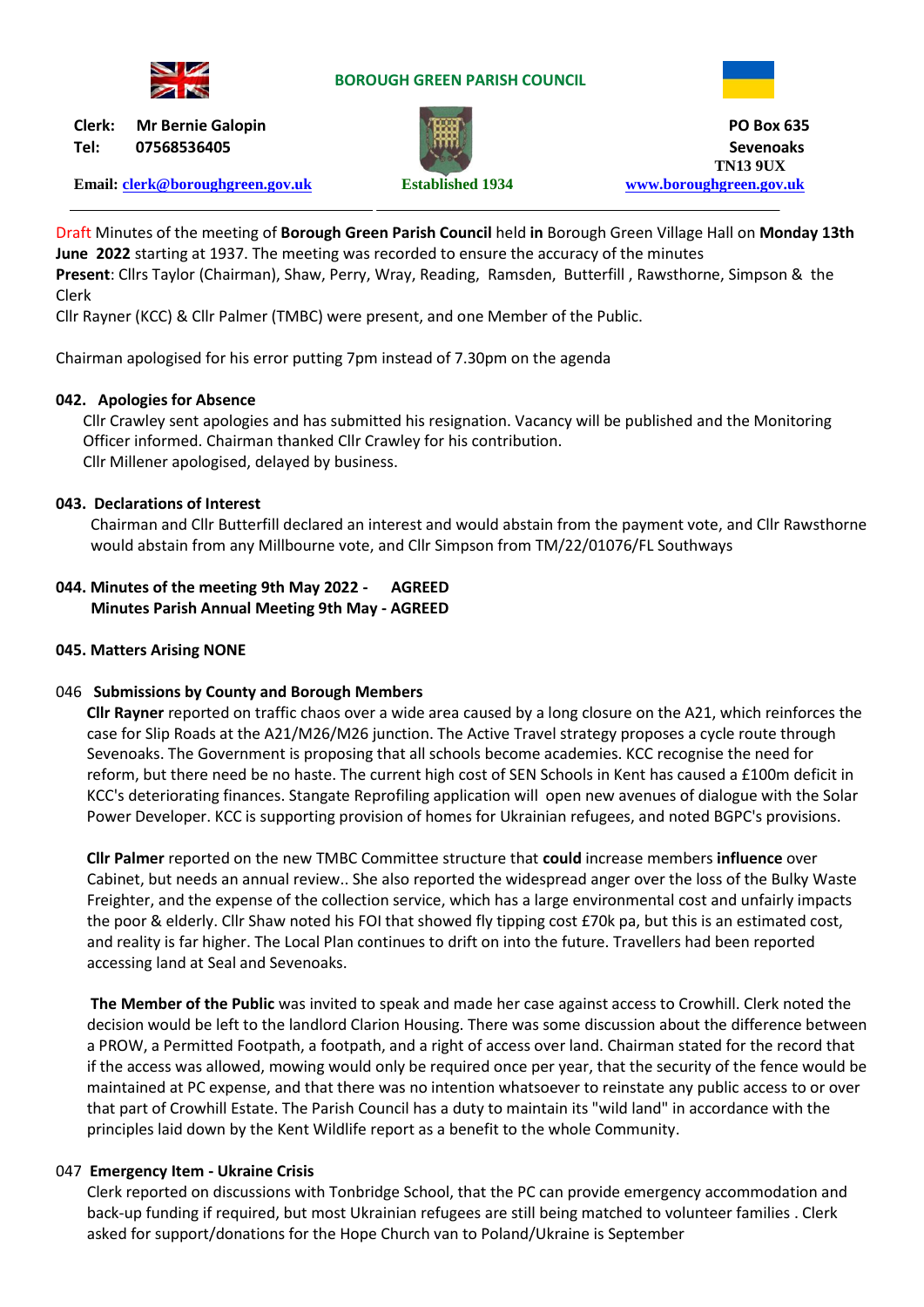# 048 **Planning Matters** to hand

- (i) To note Planning Notices as circulated
- (ii) Current applications and responses circulated-

**TM/22/01221/FL 34 Quarry Hill Road** First floor extension to the side of the property, and a double storey extension to the rear and the removal of the existing conservatory - Members have no objection to this development, but had serious concerns about site parking and deliveries causing local road chaos. - AGREED **TM/22/01076/FL Southways 35A Staleys Road** Section 73 application to vary condition 2 (Parking Layout) pursuant to planning permission TM/21/01922/FL Demolition of existing dwelling, erection of 4 detached dwellings with associated access, parking and landscaping - No Observations

**TM/22/01145/FL 32 Annetts Hall** Two storey side extension, single storey rear extension and conversion of loft to habitable room with rear dormer and sky light window. - No Observations

(iii) To note contact re possible land form reprofiling application Stangate Quarry. (Cllr Rayner above)

# 049 **Platinum Jubilee**

 (i) Platinum Jubilee Celebrations - The Beacon Ceremony and the Saturday Festival were both well attended, and raised £1864, Clerk proposed BGPC absorb the costs, and top up the HOK Hospice Donation to £2000 - AGREED To note our thanks to Sue and John, Cllrs and volunteers who turned out to help, and our Clerk & staff.

(ii) To note beacon will be refurbished and used as a waste bin until required again.

# 050 **Potters Mede**

(i) Hall flooring - Completed. Initial reports are very favourable.

# 051 **Recreation Ground**

(i) Perimeter Path - Contractor will commence in September in liaison with BGJFC

(ii) War Memorial plaque installed on the Pavilion (See Platinum Jubilee)

#### 052 **Village Enhancements**

- (i) IQE various path upgrade volunteer morning to be arranged this month
- (ii) Report on meeting with Millbourne residents. The PC has offered to include the annual mowing in our cuts, but control and management of the land is entirely the resident's responsibility. Confirming that the Public have a Right of Way on the footpath to the woodland of Isles Quarry but not the adjacent private land.
- (iii) Report on meeting with Surgery & Scouts There still seems to be issues between the Scouts and the Surgery, but the PC remains committed to using the land for the benefit of the Public
- (iv) Crowhill access & hedge cutting . Discussions ongoing with tenants and Clarion Housing. MOP invited to be involved in any consultation about the land management
- (v) Noticeboard, plaques. Barry painting noticeboard new BG plaques for that and Gateways. I have presented one to Charles Willsher's widow with a copy of the Flag artwork. Planter To note our thanks to Nisa for replanting and watering.
- (vi)BG 1934 Flags 2 off, £162.15 +vat. Thanks to Cllr Ramsden for arranging the new artwork.
- (vii) Landscape Services quotes for 2022 hedges 464.18, grass 386.60 AGREED

# 053 **Financial Matters**

- (i) Responsible Financial Officer's report. AGAR submitted to PKF Littlejohn External Auditors
- (ii) Bank Reconciliations 31 May have been circulated, Current balance £151,429
- (iii) Electric Van is now in production and should be available by end of June. Charge Point Clerk tabled three quotes. EDF quote at £948 was the cheapest ( other two £1049 & 1145), and included an app to monitor costs. - **AGREED**

Clerk will draw up a short agreement with the Groundsman - **AGREED**

 (iv) To approve Payment List as circulated. (Appendix 1) Proposed Cllr Shaw, Sec Cllr Reading **AGREED** Chair & Cllr Butterfill abstained.

Invoices checked by Cllrs Rawsthorne & Ramsden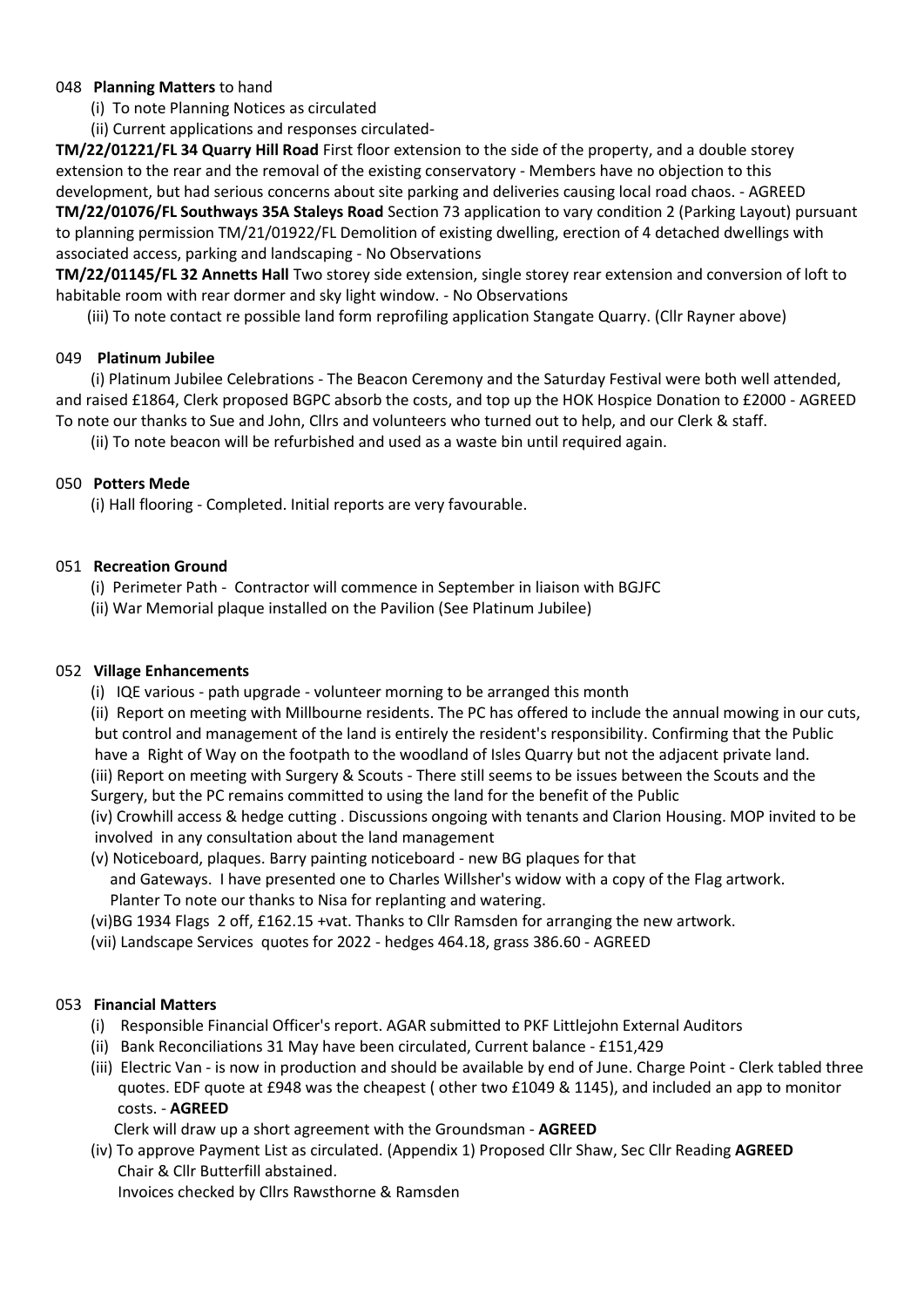# 054 **Youth Facilities**

 To note upswing in antisocial behaviour, and possible solutions. There is a groundswell of volunteers keen on putting something together, and there seems to be existing expertise. I have suggested that when they have a proposal, we would listen sympathetically. Youth Provision, especially where ASB is involved, is squarely within our remit, but it needs to be arms length. AGREED

# **055 Website & Social Media**

 (i) Cllr Ramsden noted that Cllr Crawley had intended to revamp the website. Cllr Rawsthorne offered her expertise. The main problem is that the Chairman is retired, and has the time to ensure information is kept up to date on a daily basis, which others do not. There was some discussion about how website templates were slowly diverging, and it was becoming common for many browsers to be unable to read other formats. This was a real problem with mobile devices. But the PC's duty is only to make the information public, and beyond DDA requirements it was the responsibility of the searcher to find a complementary format. Chairman urged members to check the website regularly and report if it was not up to date and error free.

# 056 **TMBC Local Plan & Policies**

(i) Update - The Local Plan is now stretching out into the future

# 057 **Highways & Streetlighting**

- (i) Update on Waste Services. Bulk Freighter and fly tipping are the main outstanding issues, see Cllr Palmer
- (ii) KCC Baskets & Lighting meeting report. We seem to have the makings of an agreement-
- 1) We cancel winter hanging baskets, giving KCC Jan 6th to end May to change as many columns as they want.
- 2) They will advise how many columns so we can order new larger brackets.
- 3) KCC will install "commando sockets" so all lights are powered from the columns. no catenaries
- 4) engineers have begun arranging to collect brackets on installation days, so I have ordered 4 more. AGREED
- 5) I am also talking to CJS about new brackets for Xmas lights, which I suggest the Parish pay for. AGREED
	- (iii) Upgrade to footpath 104 Sevenoaks Rd to Westbank NOTED

#### 058 **Quarries & Landfills**

(i) Update Note Cllr Rayner

# 059 **Councillors Reports from outside Bodies** (max 3 min)

(i) BGPS looking for two more Governors contact Karen Proctor [Clerk@bgpschool.kent.sch.uk](mailto:Clerk@bgpschool.kent.sch.uk)

 (ii)TMBC Standards Committee - note Government has stopped short of allowing Authorities to ban members. The Government supports this fundamental principle of representative democracy, that only those who choose their representatives at the Ballot Box should have the right to remove them.

#### 060 **Future Dates**

 (i) Date of next meeting **Monday 4th July 2022**  At all other times contact the Clerk using the details above

There being no further matters for discussion, and no Part 2 Matters, Chairman moved to close the meeting at 2133

#### 061 **Exclusion of Public and Press:** Pursuant to Section1(2) of the Public Bodies (Admission to Meetings) Act 1960 Chairman to move that the press and public be excluded from the remainder of the meeting during consideration of any item. Members are reminded that any release of information from a Part 2 discussion is contrary to the Standards Code and an offence under the above Public Bodies Act.

London Bridge Protocol no report Standards Matters no report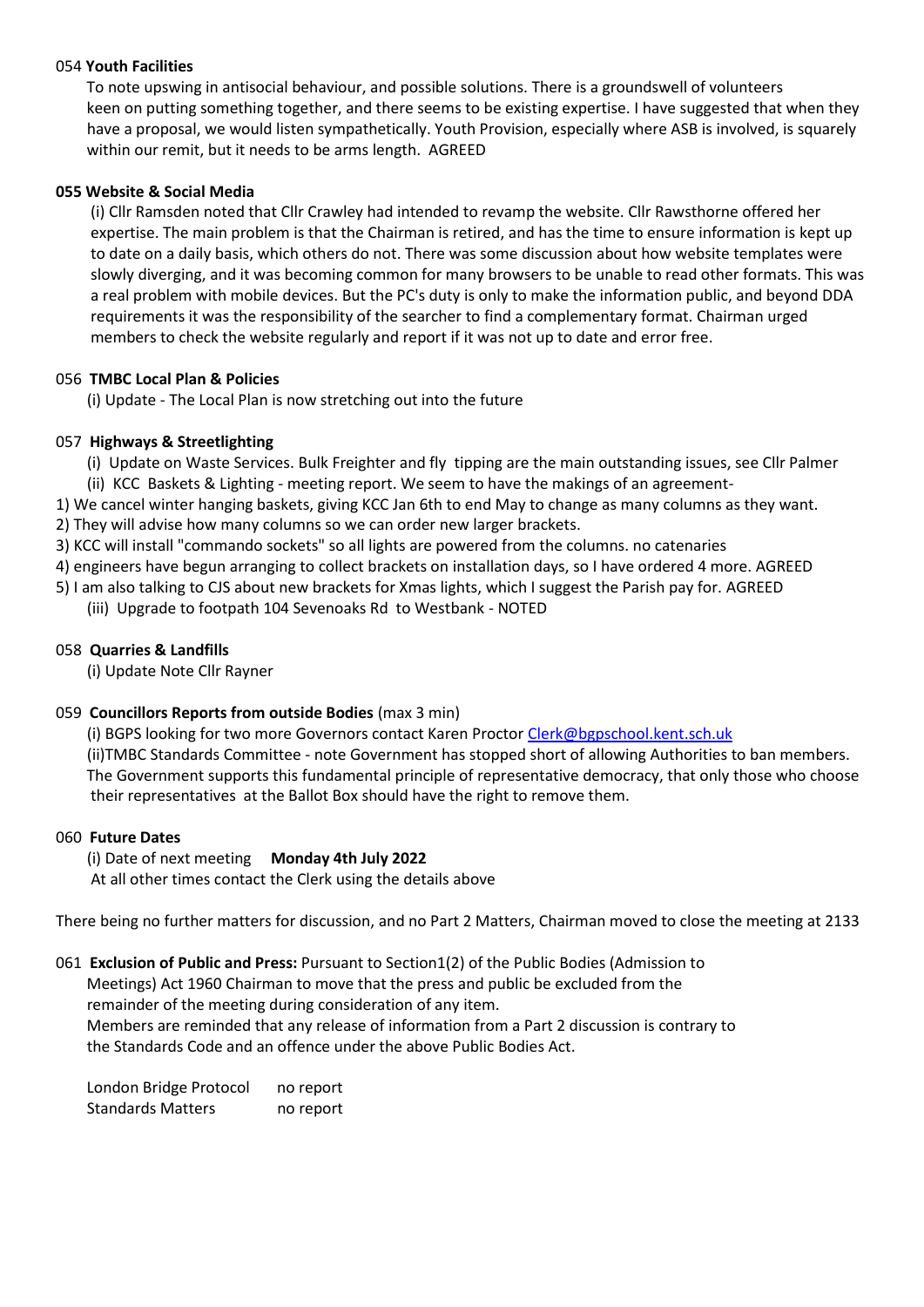# APPENDIX 1

| <b>Borough Green Parish Council</b>           |          |
|-----------------------------------------------|----------|
| <b>Payments Schedule June 2022</b>            |          |
|                                               |          |
| <b>Staff Costs</b>                            | £        |
| Staff Salaries (subject to annual review)     | 4,780.99 |
| HMRC                                          | 2,560.67 |
| <b>KCC Pensions</b>                           | 1,013.78 |
| <b>BACS Payments</b>                          |          |
| Cotor Flooring, inv SI-1382                   | 5,596.00 |
| Greenthumb, inv 192365                        | 25.00    |
| SHS, inv 42708                                | 631.20   |
| SHS, inv 42827                                | 631.20   |
| KWT Consultancy Services, inv 10227           | 450.00   |
| Commercial Services Trading Ltd, inv LS203467 | 143.52   |
| DJ Lee Events (QPJ), inv 58                   | 430.00   |
| Mrs Back-to-front (QPJ), inv 884              | 250.00   |
| Phoenix Medical Services (QPJ), inv 1319      | 240.00   |
| Jo Smith (COGS) (QPJ)                         | 139.90   |
| Exps - Barry Glew                             | 8.68     |
| Exps - Barry Glew                             | 214.69   |
| Exps - Barry Glew                             | 206.40   |
| Exps - Mike Taylor                            | 30.00    |
| Exps - Mike Taylor                            | 194.78   |
| Exps - Sue Butterfill                         | 62.16    |
| Exps - Rob Springett                          | 71.39    |
| <b>DD Payments</b>                            |          |
| Zen Internet                                  | 11.99    |
| Bank Charges *                                | 20       |
| ALD <sup>*</sup>                              | 301.32   |
| $Wex *$                                       | 5.4      |
| Npower*                                       | 517.64   |
| EDF (PM)*                                     | 443      |
| $EDF(RG)*$                                    | 13       |
| Castle Water*                                 | 51.06    |
| Castle Water*                                 | 12.01    |
| <b>TMBC</b>                                   | 57       |
| <b>PWLB</b>                                   | 2873.68  |
| * DD amounts may vary on a monthly            |          |
| basis                                         |          |
|                                               |          |

| <b>Total Payments</b>                           | 21,986.46 |
|-------------------------------------------------|-----------|
| NB: Awaits reconciliation - Commercial Services | 710.5     |
| <b>Potential Payment Total</b>                  | 22,696.96 |
| <b>Signatures</b>                               |           |